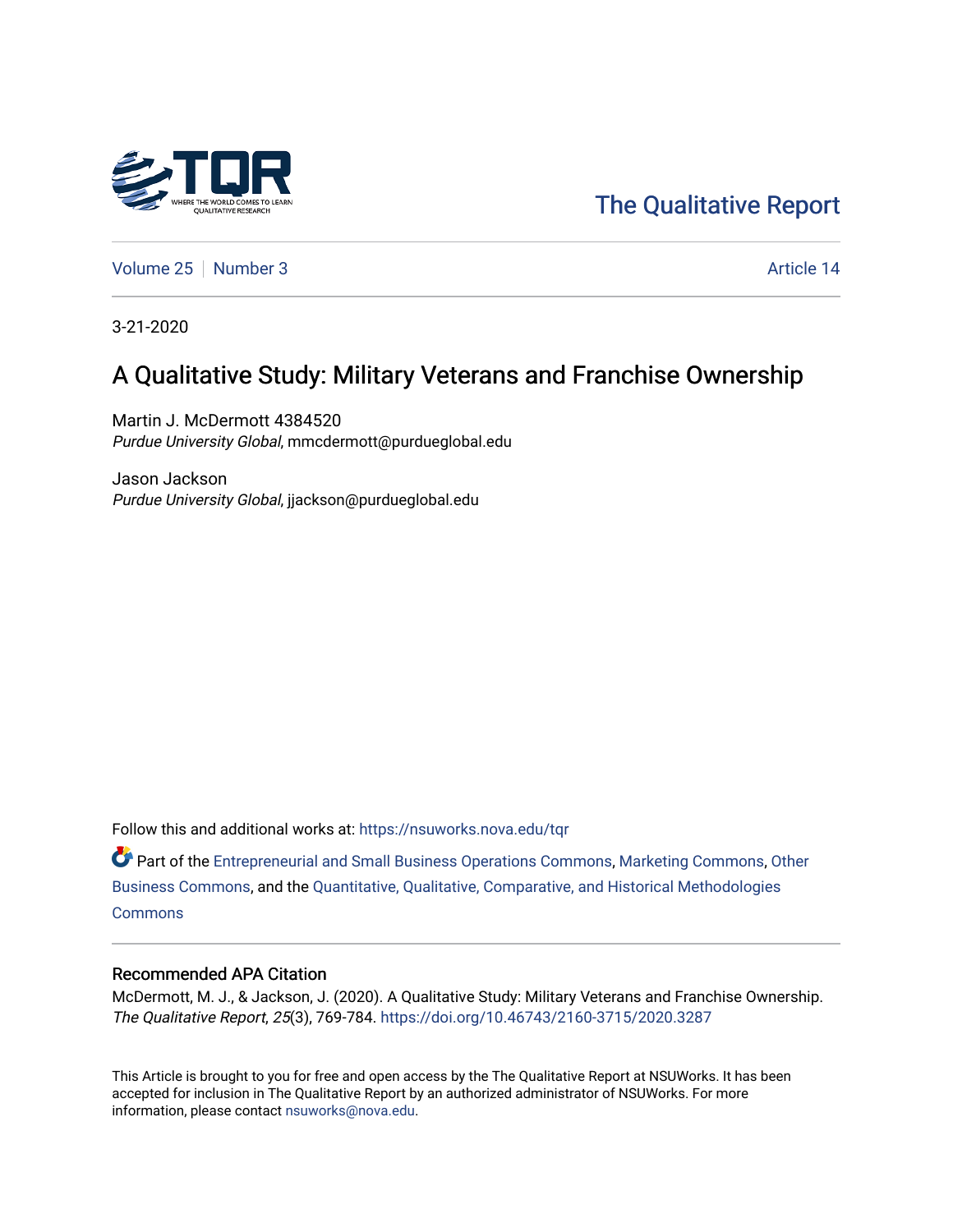

# A Qualitative Study: Military Veterans and Franchise Ownership

# **Abstract**

This study focuses on the military experience and motivation to become a franchise business owner. Previous research indicated franchisees who were military veterans had a significantly higher level of job satisfaction in owning and operating a franchise compared to franchisees with no military background.This study attempts to provide answers to important research questions like how and why military experience influences satisfaction in owning a franchise.Seven franchise business owners who served in the military participated in this qualitative study using a process of surveying, coding, and thematizing to answer this research inquiry. The findings of this follow-on study indicated veterans had strong negative sentiment towards bureaucracy, however did value the positive aspects of systems within the franchise construct. In addition, the veterans valued their prior learning related to military experience and leadership and perceived it as a key strength towards successful franchise leadership and business ownership. One of the main aspects of business ownership and leadership that veterans valued more than other concepts was control, which connects to the traditional aspects of control within the business profession.

# Keywords

Military Veterans, Franchise Ownership, Military Entrepreneurs, Motivation, Qualitative Study

## Creative Commons License



This work is licensed under a [Creative Commons Attribution-Noncommercial-Share Alike 4.0 International](https://creativecommons.org/licenses/by-nc-sa/4.0/)  [License](https://creativecommons.org/licenses/by-nc-sa/4.0/).

# Acknowledgements

The authors would like to thank the military veterans who participated in this study for their time and service. We would also like to show gratitude to the reviewers for their advice on the initial version of this paper.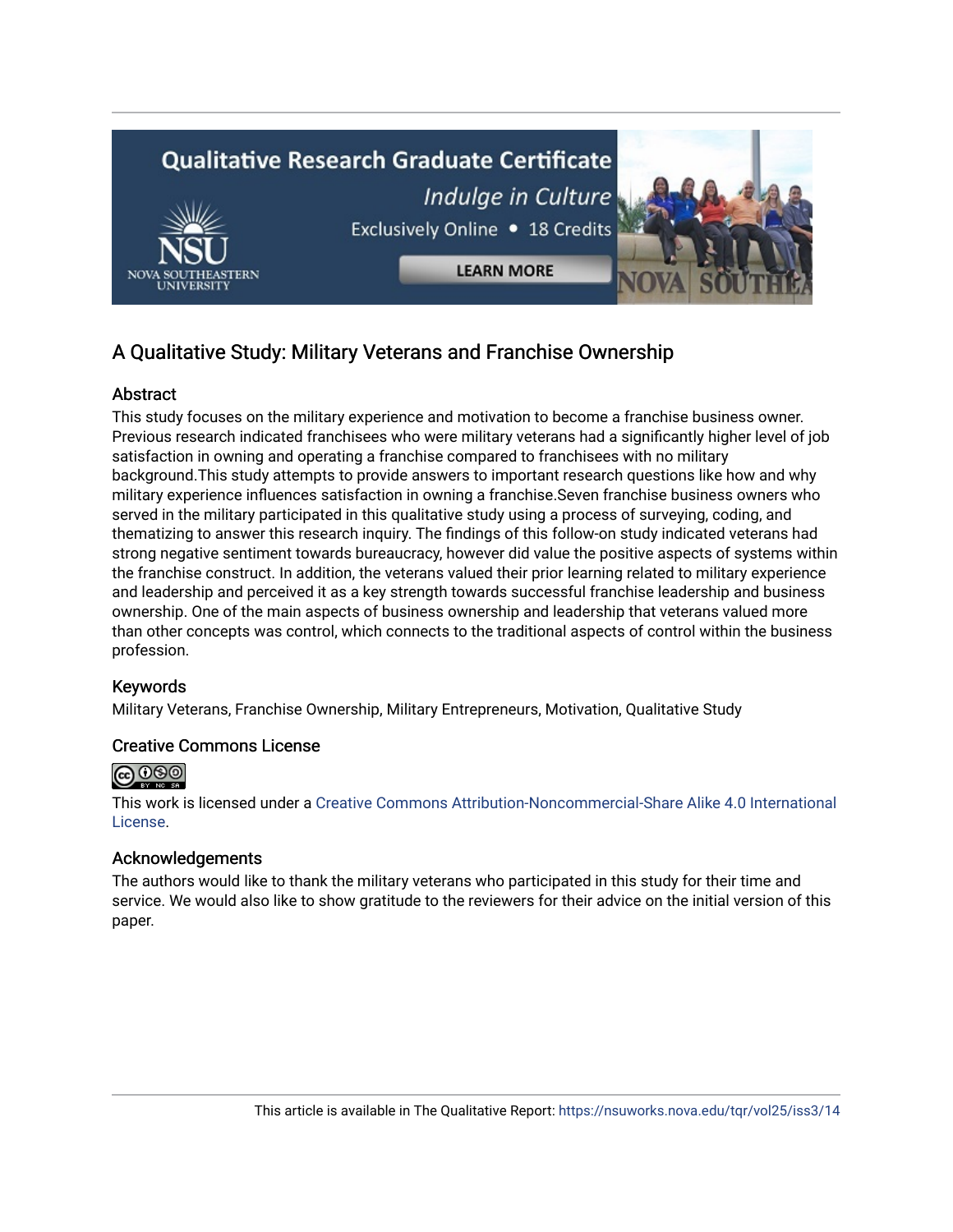

# **A Qualitative Study: Military Veterans and Franchise Ownership**

Martin J. McDermott and Jason Jackson Purdue University Global, Indianapolis, Indiana, USA

*This study focuses on the military experience and motivation to become a franchise business owner. Previous research indicated franchisees who were military veterans had a significantly higher level of job satisfaction in owning and operating a franchise compared to franchisees with no military background. This study attempts to provide answers to important research questions like how and why military experience influences satisfaction in owning a franchise. Seven franchise business owners who served in the military participated in this qualitative study using a process of surveying, coding, and thematizing to answer this research inquiry. The findings of this follow-on study indicated veterans had strong negative sentiment towards bureaucracy, however did value the positive aspects of systems within the franchise construct. In addition, the veterans valued their prior learning related to military experience and leadership and perceived it as a key strength towards successful franchise leadership and business ownership. One of the main aspects of business ownership and leadership that veterans valued more than other concepts was control, which connects to the traditional aspects of control within the business profession. Keywords: Military Veterans, Franchise Ownership, Military Entrepreneurs, Motivation, Qualitative Study* 

## **Introduction**

This study centers on the military experience and motivation to become a franchise business owner. Franchising plays an important part in today's economy. For example, Welsh, Desplaces, and Davis (2011) propose franchising is a major source of economic output in the United States. According to the Small Business Administration (2016), there were 28.8 million small businesses in the United States in 2013. Overall, 2.9% of these businesses are franchises. IHS Markit Economics (2017) estimates that franchise businesses accounted for about 3% of U.S. private GDP or a total of \$405 billion in 2016. Franchisees are described as a key element in successful franchise organizations (Michael & Combs, 2008). Moreover, Ramirez-Hurtado, Rondan-Cataluna, Guerrero-Casas, and Berbel-Pineda (2011) recommend the right choice of a prospective franchisee can yield positive results for the franchisor. Therefore, a bad choice in a prospective franchisee can yield endless difficulties for the franchisor like hurting the brand or legal issues. Previous studies indicate selecting qualified franchisees continues to be franchisors' most difficult problems (McDermott & Boyd, 2017; Ramirez-Hurtado, Rondan-Cataluna, Guerrero-Casas, & Berbel-Pineda, 2011; Saraogi, 2009).

A review of literature shows many military veterans steering towards a career in entrepreneurship (Avrahami & Lerner, 2003; Hope, Oh, & Mackin, 2011). Interestingly, previous findings indicate that several characteristics sought by franchisors might be found in individuals who have served in the military (McDermott, 2010; Ramirez-Hurtado, Rondan-Cataluna, Guerrero-Casas, & Berbel-Pineda, 2011; Saraogi, 2009). To explore this subject further, a quantitative study conducted by McDermott, Boyd, and Weaver (2015) sought to discover if military-veterans' level of overall satisfaction in owning and operating a franchise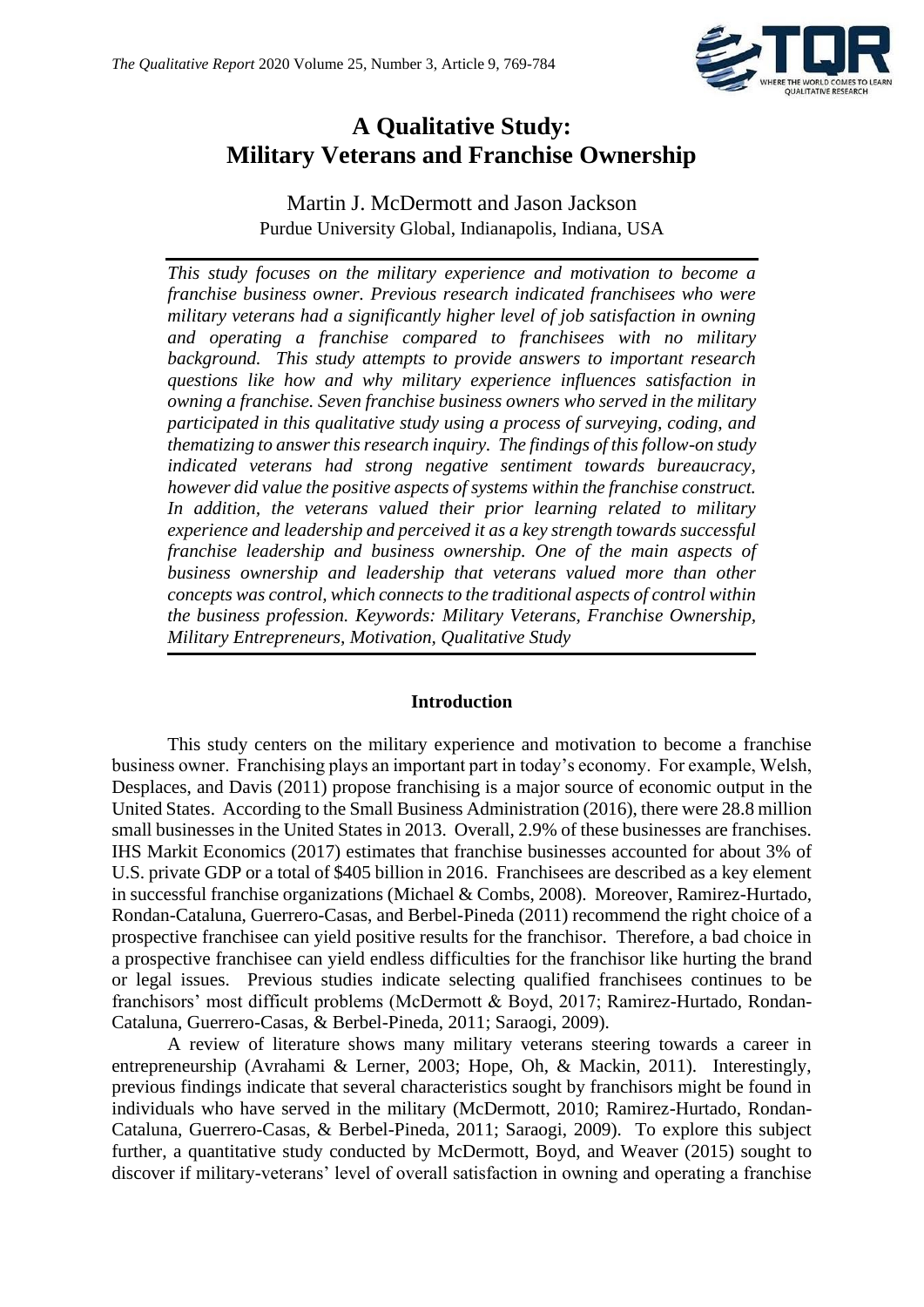was significantly higher than those franchise business owners who had not served in the military. Several statistical tests in this study indicated franchisees who were military veterans had a significantly higher level of job satisfaction in owning and operating a franchise compared to franchisees with no military background. However, the study did not provide answers to important questions like how military experience influences satisfaction in owning a franchise. To address this research gap, a follow-up, qualitative study was conducted to learn more about veterans' perspectives on the motivation to buy a franchise after serving in the military and how military experience influences satisfaction in owning a franchise. Therefore, this research is valuable to two distinct audiences: prospective military entrepreneurs and franchisors.

This study is important for several reasons. First, purchasing a franchise requires a significant amount of time and money from the franchisee and franchisor. The franchisee buys the right to use the franchisor's brand name and business system for an agreed period of time in return for an initial payment called a franchise fee and continuous royalties (Zachary, McKenny, Short, Davis, & Wu, 2011). Next, understanding the motivation and experience of franchise owners with a military background can give useful insight to franchise organizations who seek the best "fit" between their business model and franchisees. Also, franchisors and corporate human resources teams would benefit from knowing some of the experiential and phenomenological factors that help veterans outperform non-veterans within franchises, as a subset of business organizations. Lastly, further understanding of veteran experiences would also assist society with positive reintegration of veterans, to include providing opportunities for their returning transition to civilian life and career success. For instance, Spiegel and Shultz (2003) suggest members of the military are permitted to retire after 20 years of service and an average age of 45 years old. Since career military veterans start a new career at an older age, ex-military members might find it challenging to find a new career and as a solution pursue a career in entrepreneurship. The next section will discuss the conceptual framework for this study.

## **Conceptual Framework**

The theoretical underpinnings of this paper focus on an individual's decision to join the military, followed up by the motivation to become a franchise business owner. It explores two widely recognized theories on human motivation: institutional and occupational theory. According to Ngaruiya, Velez, Clerkin, and Taylor (2014), and Moskos' (1977, 1986), the Institutional-Occupational (I-O) Model has been used to explore the motivation to join the military. Institutional and occupational theories focus on why an individual would join the armed forces. More specifically, is joining the military seen as a calling or a job? An individual's decision to serve in the military is complex and is commonly motivated by a number of intrinsic and extrinsic factors (Ginexi, Miller, & Tarver, 1994; Griffith, 2008). Intrinsic forms of motivation to serve in the military could include a desire to help others, serve one's country, or the need for self-improvement, while extrinsic factors are more tangible in nature and include money for college, benefits, or salary (Lawrence & Legree, 1996). Ngaruiya et al. (2014) suggest an occupational orientation relates to extrinsic benefits while an institutional model pertains to intrinsic factors of motivation.

This research, as shown in Figure 1 focuses on the intrinsic or extrinsic factors of motivation to join the military proceeded by the decision to become an entrepreneur, and more specifically a franchise business owner.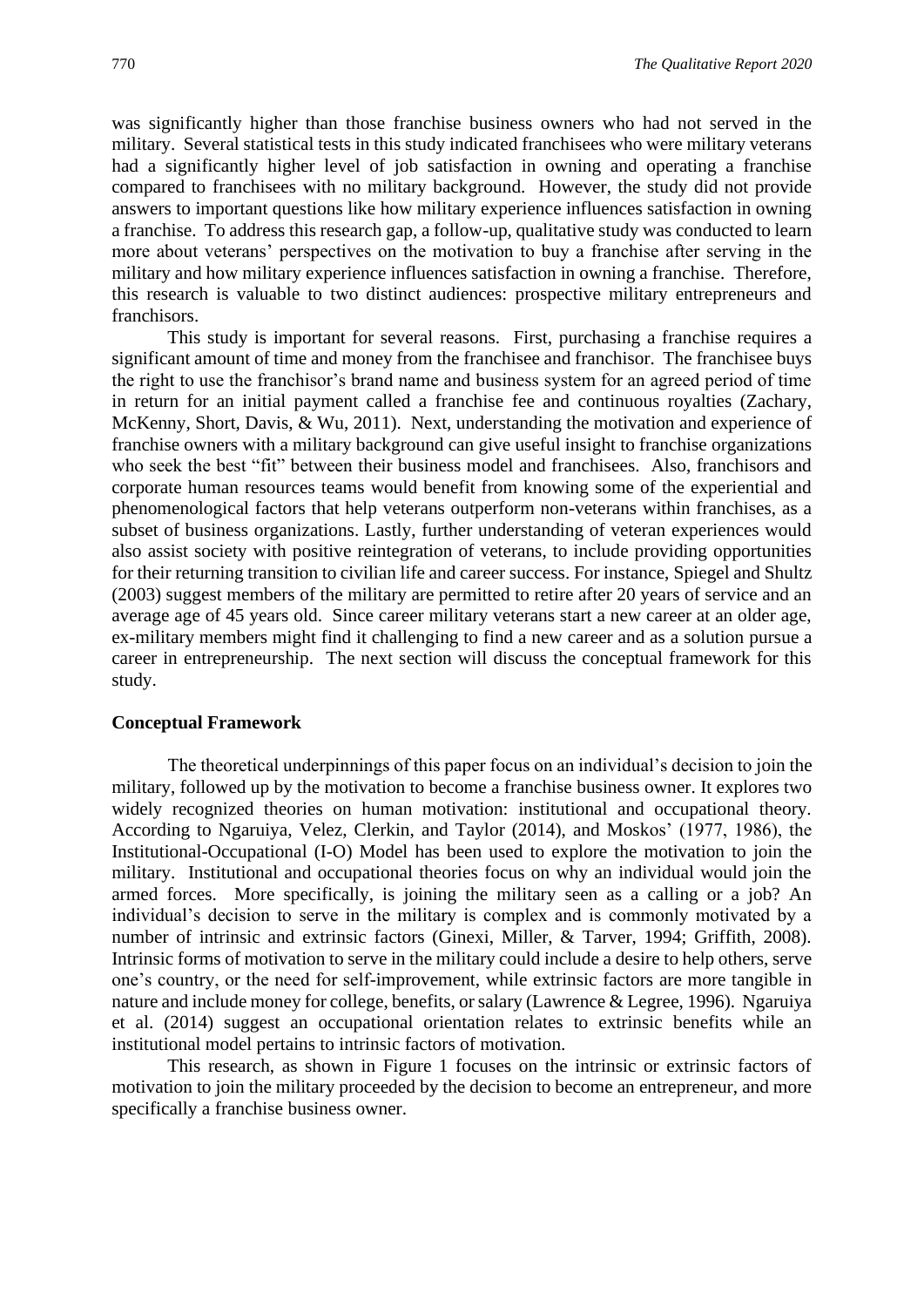Figure 1



Avrahami and Lerner (2003) propose military experience is an antecedent that motivates a post-military career as a civilian. Since military service is a total experience that can affect character, skills, ambitions, goals, and career directions quite broadly at a transitional and developmental time of life, the global effect of military service on future occupations creates a significant question. The next section will discuss the research methodology for this study.

#### **Methodology**

In this section, we will discuss the methods employed in conducting this study. However, before doing that, it is important to provide a short explanation of our own background as researchers and our relation to this study. Both researchers have been engaged in this study and contributed in their own competences. The catalyst to this study began in 1999 when the first researcher became interested in franchising. He assisted in creating one of the first portals on the Internet that provided prospective franchisees information on several hundred franchise opportunities. This event was followed up by the first researcher pursuing a Post-MBA in entrepreneurship, a Doctorate Degree in Marketing, and weekly radio show and podcast on franchising. After completing his doctorate degree, the first researcher wanted to explore if there was a relationship between having a military background on successful franchising. Because franchising is classified as a system, there was a notion that ex-military could make successful franchise owners because they were used to following rules and procedures. Therefore, a quantitative study was conducted and published on the implications of military experience on franchisee success and satisfaction. While the study did indicate that ex-military had a higher level of job satisfaction in owning and operating a franchise compared to franchisees with no military background, it did not answer important research questions like how military experience influences satisfaction in owning a franchise. This led to writing this follow-on study with the second researcher, a university Professor with a PhD. in Applied Management and Decision Sciences - Information Systems Management, who served in the military, as well as having experience in qualitative research. Both authors were actively involved with questionnaire design, data collection, and analysis.

## **Qualitative Inquiry**

This qualitative study used a process of surveying, coding, and thematizing to answer this research inquiry and utilized literature from Creswell (2007), Husserl (2012), Dowling and Cooney (2012), and Polkinghorne (1989). Creswell (2007) suggests phenomenological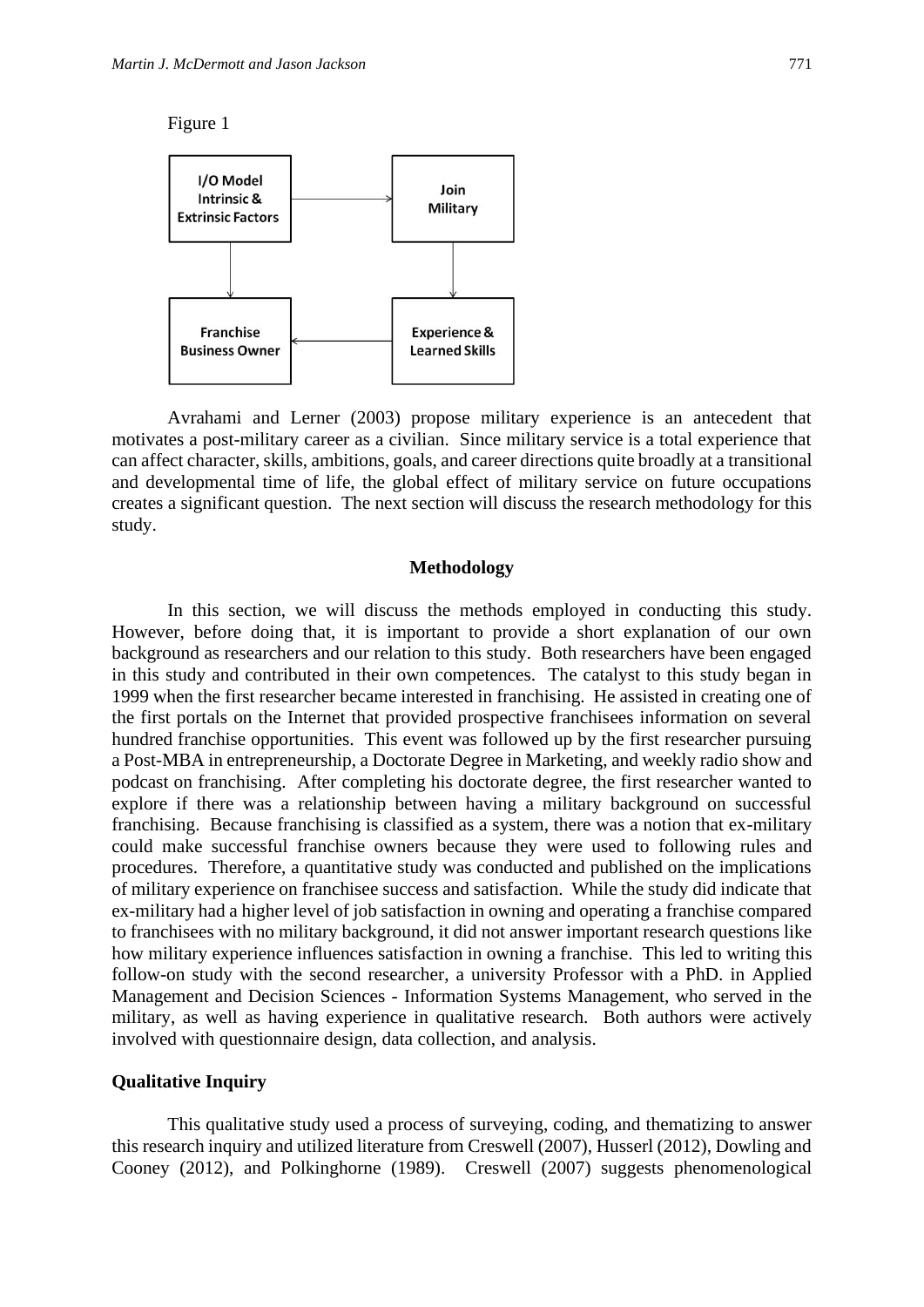research explains the lived experiences for several individuals, typically referred to as a phenomenon. In addition, phenomenologists center on describing what all participants in the study have in common as they experience an event and reduce individual experience to a description of a universal meaning (pp. 57-58). For this study, we agreed upon the original phenomenology perspective, prior to post-modernism, in which concrete facts can be determined, and so followed techniques of the original creator of the phenomenology method (Husserl, 2012). Husserl wrote strategically, "Sciences of experience are sciences of 'fact'" (p. 10). During the course of our literature review, we identified an insightful article from Dowling and Cooney (2012) in which they provided a diagram that showed the lineage in branching of various schools relating to phenomenology. While we do not include this diagram here, we do recommend this article and in particular, their diagram as instructive to the deep heritage and history of the development of qualitative study as part of the profession of science. We decided as a research team that Husserl's original work focused on the ability to find concrete facts as emerging themes leading to a descriptive paragraph concisely communicating a given experience was best suited for this study.

Our method can be mapped out as a series of steps, similar to the studies as outlined by Polkinghorne (1989, pp. 51-55). Within this comparative context, our process maps out as the following steps:

- 1. Extensive bracketing by researchers prior to study or process design
- 2. Design and create researcher processes to prevent bias
- 3. Survey instrument creation with the intent to prevent bias
- 4. Data collection via online survey (completed returns as protocols)
- 5. Initial data analysis of protocols
- 6. Initial coding of protocols
- 7. Theme development (emergent and iterative; periods of reflection and discussion)
- 8. Final coding (iterative to completeness)
- 9. Descriptive narrative of primary experience development

Each of these steps will be explained in the sections below.

## **Confidentiality and Ethics**

This study was conducted with a high degree of ethical standards and followed the guidelines set forth by the Purdue University Global Institutional Review Board (IRB). Anonymity of participants was ensured through composite descriptions rather than providing multiple identifying characteristics of each person. The participants were welcome to decline inquiries that made them uncomfortable and they could stop the interview process at any time if they felt uneasy. Respondents were not asked to fill out their name and no IP address was recorded in the online survey.

## **Participant Recruitment**

A total of 78 franchise business owners who had served in the military were asked to participate in this follow-on study. The prospective participants were identified from the first study conducted in the year 2015, which asked the following question to franchisees, "Have you ever served in the military?" There were several requirements to participate in this study. First, the respondents are defined as all franchisees operating under a business format franchise arrangement. Second, their franchise unit was located in the United States. Third, the individual owned a single unit franchise. Fourth, the franchise operated in one of the following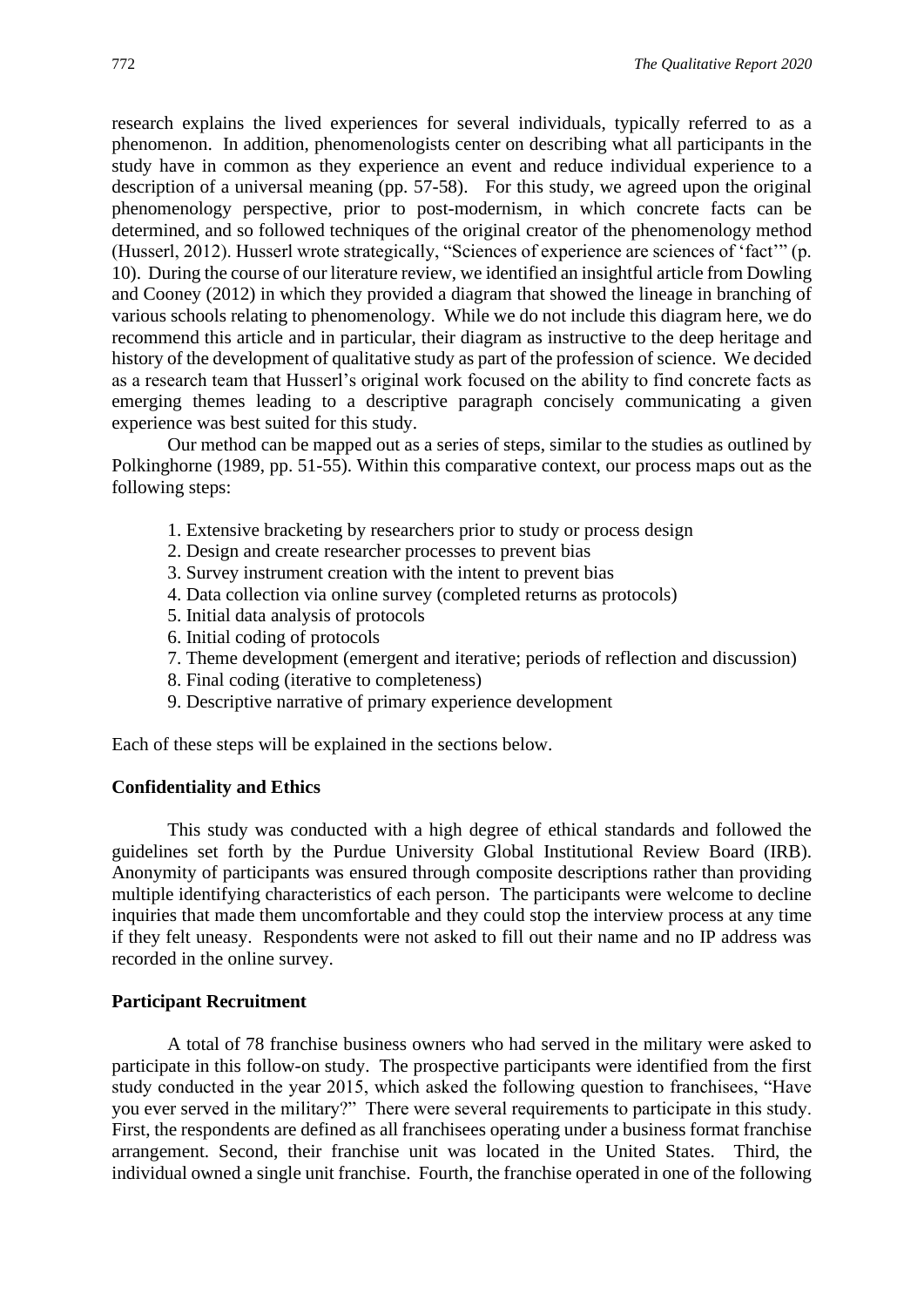three categories: business aides and services, maintenance and cleaning services, and home repair and improvement services. Lastly, the participants served in the military. The participants served in the span of time from the beginning of the Vietnam Era to the Post-9/11 Era, current and on-going.

# **Data Collection**

We collected the data through an online survey tool. We followed the guidance of Fowler (2009) and Fink (2009), as to survey creation. In this process, we balanced out the survey questions, to ensure there was a counter point positive perspective questions, matching negative perspective questions, to ensure the survey instrument did not bias the participant view on a topic to the positive or negative perspective merely by the wording of a question, or the balance of the survey instrument pushing the results off balance due to bias. Not to be confused with the emergence of themes from participants, we designed the survey to balance potential considerations from participants. These considerations included the following: influence, positivity, negativity, skills, and motivation. We asked a 10-question survey that included the following questions:

Q1: What was your one main motivator to become an entrepreneur?

Q2: Given your role as an entrepreneur, what is the one strong positive that you have learned about franchising?

Q3: Given your role as an entrepreneur, what is the one strong negative that you have learned about franchising?

Q4: What factors influenced your decision to serve as a member of the military? Q5: Given your role as a veteran, what is the one strong positive that you have learned from your military experiences?

Q6: Given your role as a veteran, what is the one strong negative that you have learned from your military experiences?

Q7: How did the military prepare you for franchise ownership?

Q8: What skills did you learn in the military that are highly useful when applied to franchising?

Q9: What are your goals for franchising in the next 5 years?

Q10: What one primary event influenced your decision to become a franchise owner?

While several questions were designed to seek just one response, participants were free to go beyond their top priority as some did in the survey. This approach forced a motivator towards prioritization of what participants valued most, which was one of the objectives of this study.

In this follow-on study, several steps were conducted in order to reach the prospective respondents. First, respondents received a pre-contact letter in the mail. All participants received an informed consent form as the initial step in the survey. The informed consent form outlined the voluntary nature of the study, the purpose of the study, the expected benefits of the study, and contact information of the researchers. One week later, respondents received a survey packet in the mail. This packet contained directions and a link to the online survey. This two-step procedure was selected to obtain a higher response rate. We had a 9% response rate out of the 78 franchise business owners who had served in the military that were asked to participate in this follow-on study with a total of 7 data sets for analysis.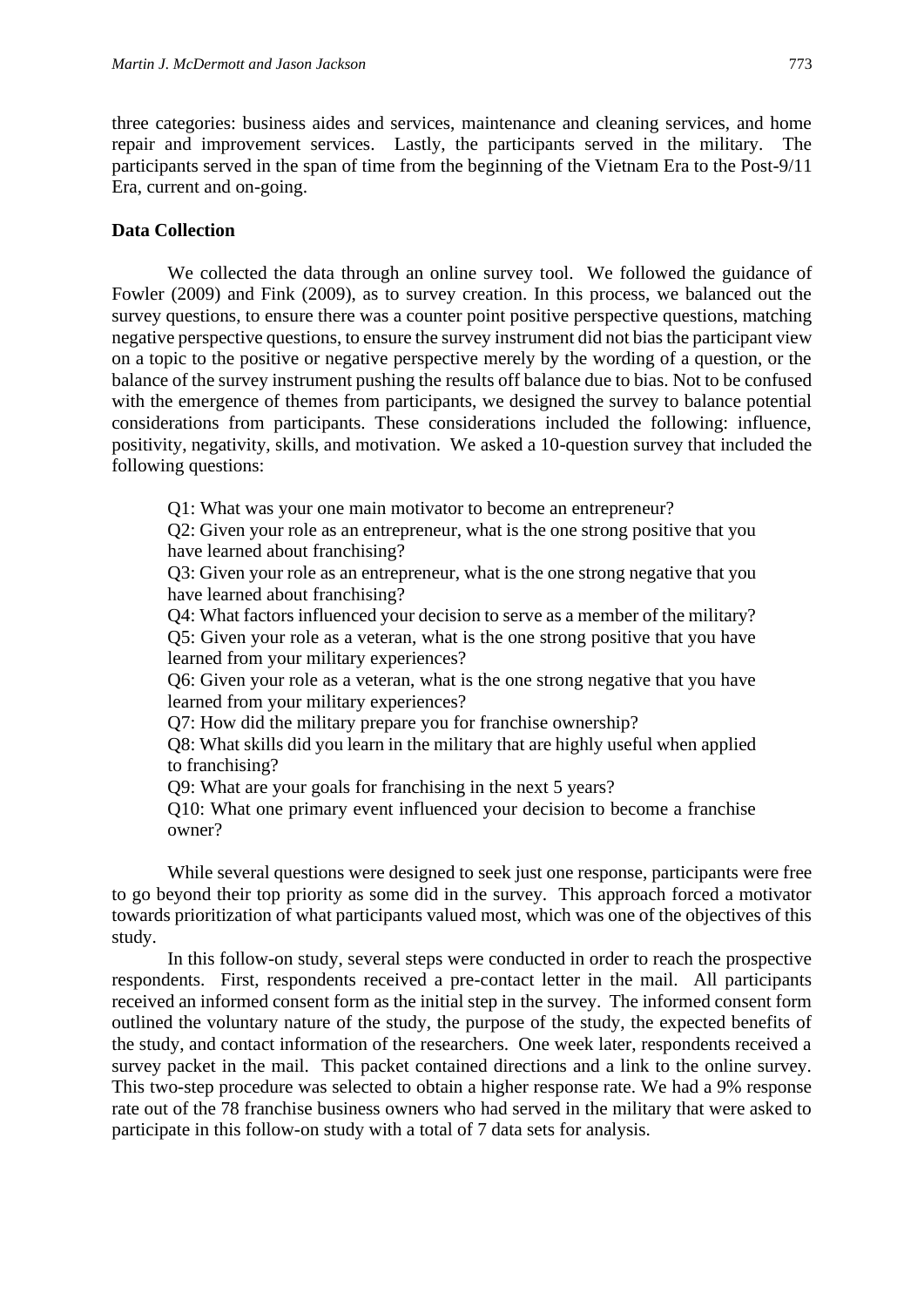## **Data Analysis**

A qualitative analysis seeks to better understand a problem or an experience (Malhotra, 2010, p. 139). During the analysis stage, our main purpose was to better understand the viewpoints of the participants on how military experience played a part in their role as a franchise business owner. We performed the data analysis using techniques from Dowling and Cooney (2012), Polkinghorne (1989), and van Kaam (1969, pp. 325-328). The work to determine codes that lead to themes within a qualitative study, following this method, requires bracketing, to ensure the potential inherent bias of the researchers as observers do not overly influence the findings or results of the study. Dowling and Cooney (2012) define bracketing as the deferment of a researcher's beliefs, biases, and feelings so that they do not sway participants' explanations of their experiences. As a team, we worked for nearly 6 months, prior to data collection to bracket our individual and collective perspectives against bias, discussing how we would create processes as researchers to ensure bias was minimized and to further check each other for bias prior to data collection, during initial data analysis, and into the more critical phases of coding and then discovering general themes as they emerged, naturally, from the dataset.

The first three stages of analysis included classification, reduction, and element elimination as suggested by van Kaam (1969, pp. 325-328). The first stage was the classification of the data into categories. To begin the process, a list was created that covered every dissimilar account made by the participants. Both researchers were involved in this step. Van Kaam suggests that the use of several evaluators drawing collections from the same data can support the validity of a study. The list was agreed by both reviewers and contained specific, indefinite, complex, and overlapping statements.

The next step we utilized was the reduction and linguistic change of the listed category choices into more descriptive phrases (van Kaam, 1969, p. 326). Van Kaam suggests that linguistic transformation is accomplished by means of the capacity of individuals to comprehend the meaning of statements. Moreover, one can move from a statement to its referent, the experience to which it points and redescribe that experience from a different perspective (Polkinghorne, 1989). For example, one of the original protocol statements identified in Step I, "Double our revenue, purchase a building and personally work less hours (Participant Five; 23 June 2016)" and "Expand our geographic footprint by acquisitions and starting new offices and increase our top line revenue and improve our bottom-line percentage" (Participant Four; 22 June 2016) are transformed by identifying them as "Grow the business."

The next phase was to remove reduced statements as described in the previous phase that were not characteristic in the experience of feeling understood. According to Polkinghorne (1989), elements that only state parts of the experience that relate to a specific situation should be removed from the reduced list.

Once the first three stages were completed, the resulting list was used as the initial hypothetical description of the experience. This was followed up by a fifth stage as suggested by Polkinghorne, which refers to application phase, whereby the hypothetical description is applied to randomly selected protocols. The description was tested to establish if it included more than the necessary and sufficient elements of the theme under examination. Once all of these steps were implemented, Polkinghorne suggests the hypothetical description can be considered to be a valid identification and description of the experience. Overall, the findings aided in the discovery and emergence of primary themes. The process of coding, and theme emergence leading to findings, was supportive to obtaining the results of the study. This was an iterative process that built upon itself. The main themes formed up, and it became clear what factors were core to the experience of franchise ownership, from the veteran's perspective.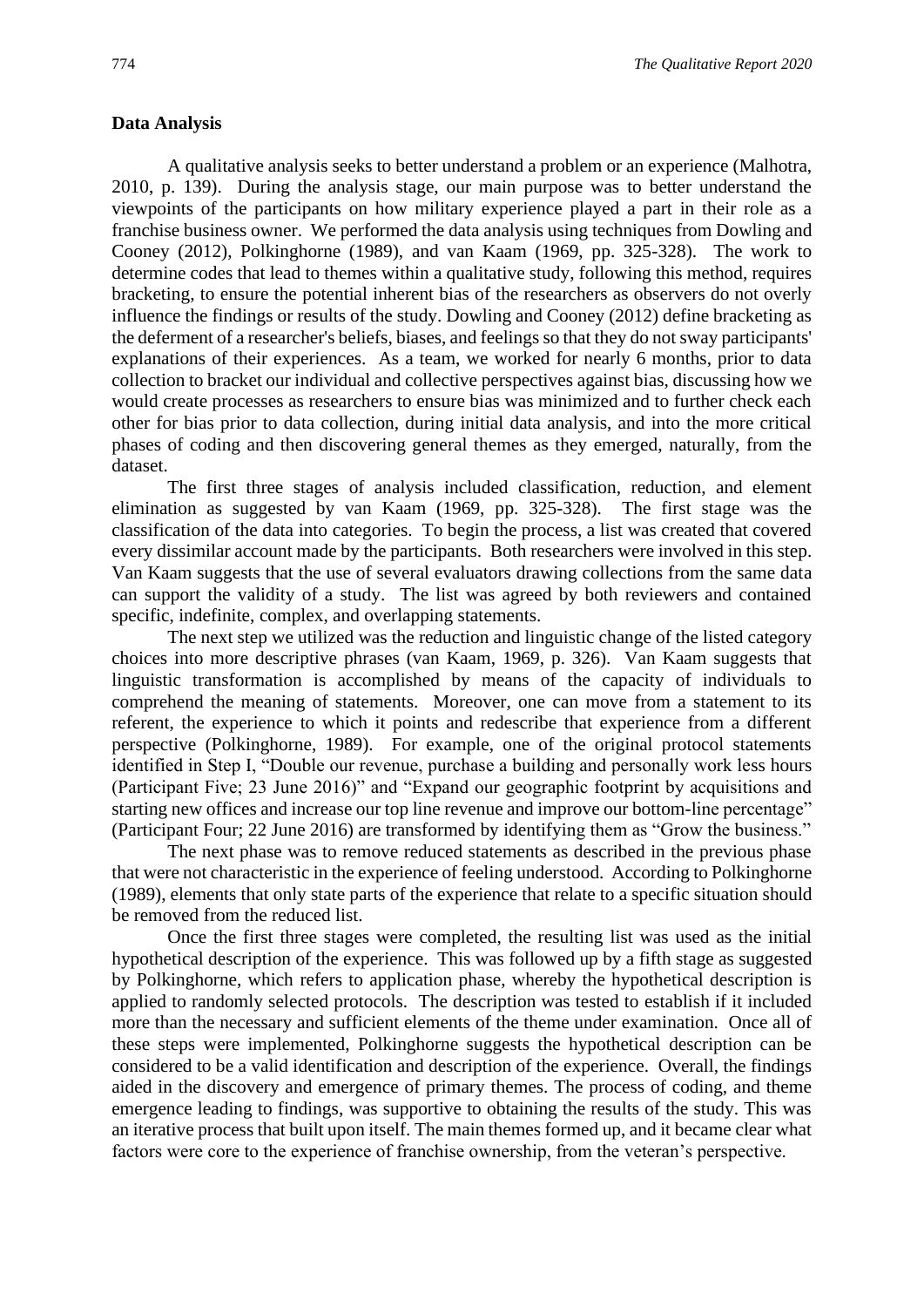## **Rigor and Trustworthiness**

We spent approximately 2 months on survey design and nearly 6 months discussing the coding process. Both researchers were responsible for manually coding the data. After this process was completed, we were ready to start coding. In addition, we would go back to the literature when we did not agree on the coding. During the analysis stage, we accumulated a deep pool of data points for analysis, a dataset that was coded twice for rigor, and reviewed over a period of 4 months using the latest version of NVivo for Mac software, Version 11.3.2. We worked on coding until we were fully satisfied what the participants were trying to convey in their responses.

## **Presentation of Findings**

Our findings are presented as a descriptive narrative of primary experience development. The main themes are covered in order from most prominent to least prominent, and then alphabetically within themes of same prominence. To facilitate clarity and retention of the results, they are initially presented in table form. The next section will focus on the results of this study.

#### **Results**

After data-analysis, several themes emerged from the findings, as results of the study. There was a total of 14 main themes that emerged from 82 of the 122 data points. It should be noted that the remaining 40 data points will be saved for potential further study, with 31 data points currently being considered as single instances of a concept, with no emergence of a theme. To state this differently, for further clarification, only one participant mentioned these "one off" comments, one time, without any matching or aligning input from any other participant. There were nine other data points which did spark some connectivity, and if considered from different perspectives may have emerged as themes, these will be mentioned as a caveat in the discussion. The results are presented in Table 1.

Table 1. Military Veterans and Franchise Ownership

| Themes (82 Occurrences) |
|-------------------------|
| Bureaucracy (13)        |
| Leadership (13)         |
| Control (10)            |
| System $(9)$            |
| Growth (6)              |
| Resiliency (5)          |
| Deficient Support (4)   |
| Family (4)              |
| Discipline (3)          |
| Relocation (3)          |
| Results Oriented (3)    |
| Service (3)             |
| The Draft $(3)$         |
| Values $(3)$            |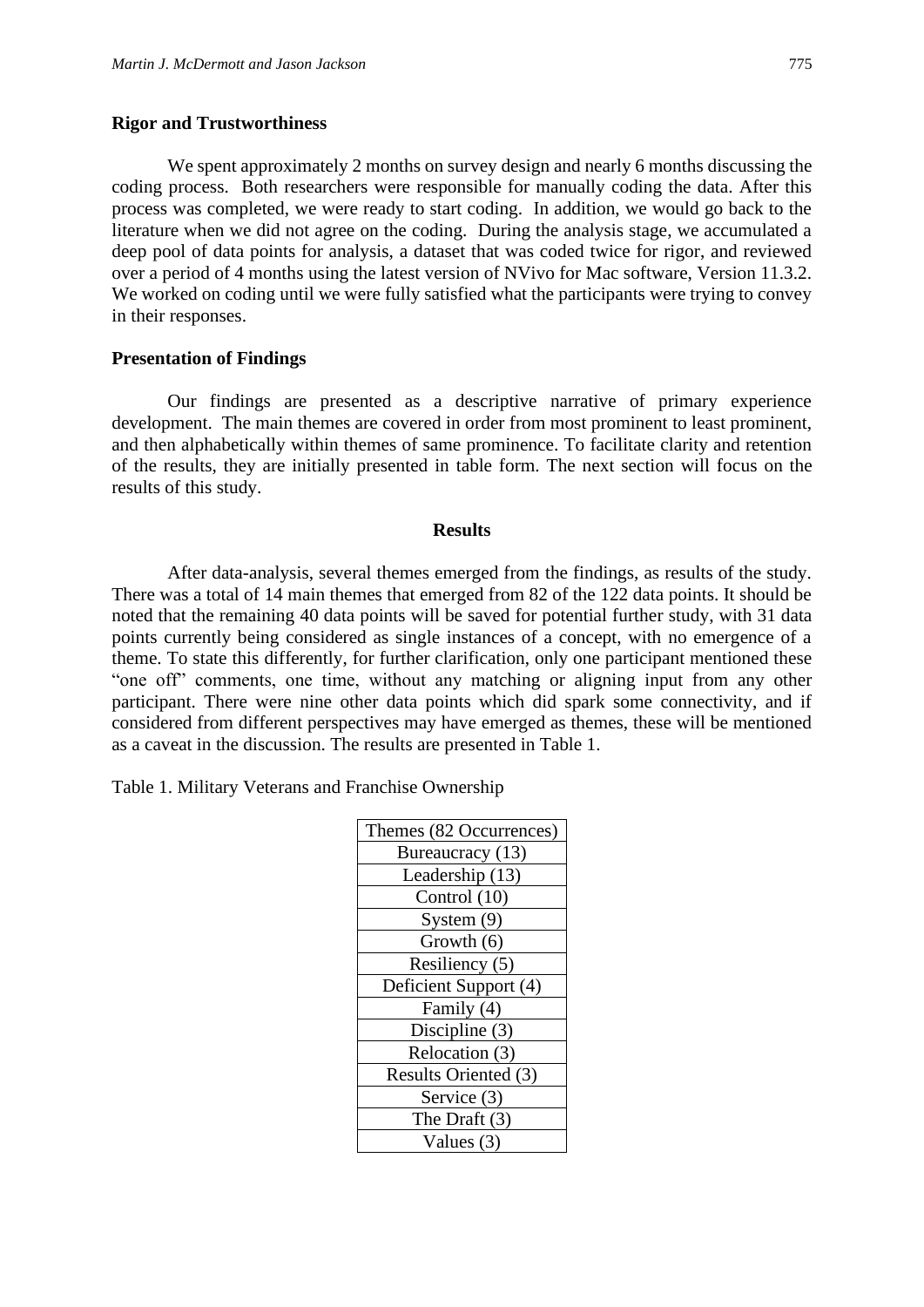#### **Bureaucracy**

During the survey, participants recalled their experiences of serving in the military and franchise ownership. One of the two most prominent themes that emerged from this study was bureaucracy. Bureaucracy occurred a total of 13 times. Nearly all the comments about bureaucracy were negative. It was enlightening to learn of the significant disdain veterans gained for the concept of bureaucracy over the course of their military experience. For example, Participant Five stated, "Bureaucracy sucks. So does promotions based on service time and not merit and inability to effortlessly fire/discipline civilian employees." This notion of promotions based on bureaucracy and the amount of time and not merit also created a dislike for leadership. For instance, Participant Three stated, "Sometimes stupid people are in charge but you still have to do what they say." In the military, there is also an adherence to strict rules, replication, and formalities as stated by Participant Two, "The incredible duplication and red tape associated with government." This duplication leads to long and drawn out processes as further expressed by Participant Five; "The military is a massive bureaucracy, slow to change and listen to dissent." As can be seen, these negative feelings on bureaucracy might suggest why all the participants migrated away from military or government experience and towards franchise ownership. The next emergent theme identified in this study is leadership.

#### **Leadership**

The other most prominent theme that emerged from this study was leadership. Leadership also occurred a total of 13 times, at the same level of occurrence as bureaucracy. It was informative to learn of the significant appreciation veterans gained for the concept of leadership over the course of their military experience. Leadership was covered unanimously from participants in a very positive tone. Comments on leadership focused on a variety of perspectives. Feelings of leadership that are highly useful when applied to franchising were shared by many of the participants when reflecting on what skills were learned in the military such as, "The ability to lead people, delegate, understand power of processes, work with a diverse group of people, handle stress, and core values" as stated by Participant Four. Many of the comments from participants included a variety of skills and traits often associated with leadership. For instance, Participant Five stated the military taught them "leadership, management, accountability, motivation, dependability, and flexibility." Other skills and knowledge learned in the military included, "Leadership, delegation, and chain of command." as stated by Participant Three. Some participants also included specific leadership titles earned in the military and the outcomes associated with these leadership roles. For example, Participant Seven stated, "I attained the senior enlisted rank of E-9, I was disciplined and motivated and I was in a position of running operations, completing paperwork, etc." By and large, leadership is a valued, transferable skill that can be applied to a second career such as business ownership. The next emergent theme identified in this study is control.

#### **Control**

Another main theme that emerged from the study was control. Control occurred a total of 10 times. Control manifested as a core concept in this study across domains from the pure theoretical to the directly applied. From this perspective, the theoretical included the philosophy of self-determination such as "the desire to set my own path and income" as stated by Participant Five. Or in a general sense, "To have control over my future" as stated by Participant Seven. In more pragmatic perspectives, control included the desire and benefits to be a business owner. Participant One had stated, "I had previously been my own boss, and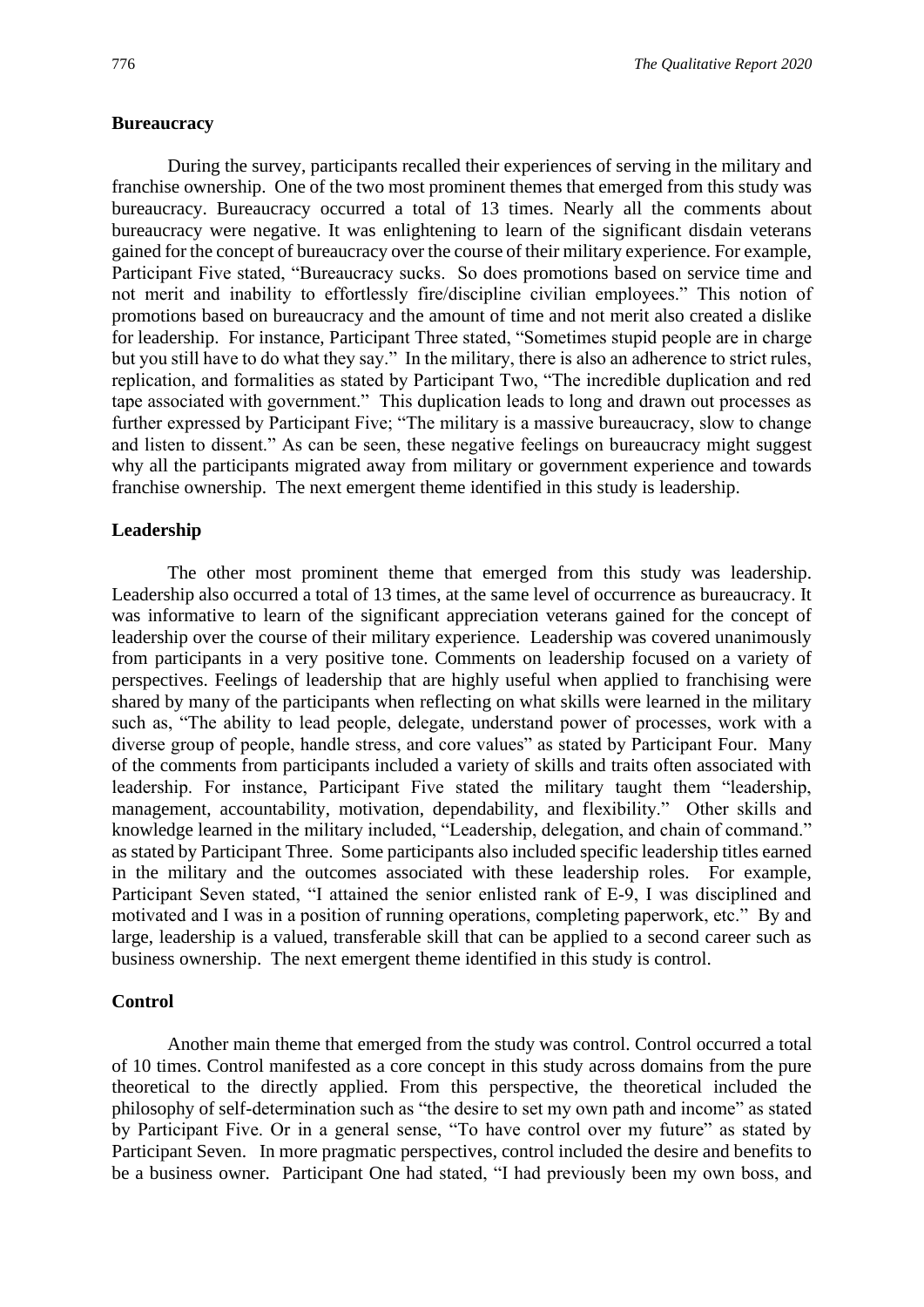enjoyed that freedom" and "The need to relocate and being unwilling to go to work for another company" as stated by Participant Two. Feelings of control were also shared when participants were asked to share one main motivator to become an entrepreneur. Participant Four stated their motivation was to "Provide for my family in a manner that I had more control over our success, schedule/time, coworkers, and direction." Feelings of control were also shared when reflecting on one primary event that influenced their decision to become a franchise owner. Participant Four similarly stated, "More control over of my career, time, and work to better provide for my family." The next emergent theme identified in this study is systems.

## **System**

Close in prominence to control, as a main theme, was the concept of a system. System occurred a total of nine times. The comments related to systems as a theme were nearly all positive such as the "use the system and other people in it to learn" as stated by Participant Six. One somewhat negative comment by Participant Three was, "Eventually you get tired of the original wheel and want to change it but can't." Within a system, a franchise owner may grow weary of the status quo and be unable to change it. Other participants perceived the role of system as a strength for franchises over other business models and connected their ability to work well within a system to their prior military experience. Participant Three stated, "You don't have to reinvent the wheel." The veteran franchise owner is also skilled at following directions, working a plan towards success, using checklists, and networking with others within a hierarchy. Participant Five stated, "After the military, everything is easy. Also taught me the value of systems, which is the primary value found in a franchise." Other benefits mentioned of a system pertained to rapport. Participant Four stated, "Relationships you develop with other franchise owners in our system to help grow your business by learning from them, encouragement/friendship, and ideas." The next emergent theme identified in this study pertains to growth.

## **Growth**

In the middle of the main emergent themes was the concept of growth. Growth occurred a total of six times. Growth had several dimensions as a plan for veteran franchise owners. Feelings of growth were most often shared when participants were asked to share their 5-year goals. As this is 2016 data, it is positive to observe near universal optimism from the participant mindset towards growth, given the prior economic downturn of the Great Recession, less than a decade prior. One example of growth pertained to procurements and market development as stated by Participant Four: "To expand our geographic footprint by acquisitions and starting new offices and increase our top line revenue and improve our bottom-line percentage." Another area of growth was related to finances. Participant Five stated, "To double our revenue, purchase a building and personally work less hours." Another matter of growth pertained to facilities. As organizations acquire new customers, they are also in need of more employees and equipment. Participant Six stated, "To expand to another office" when sharing their 5-year goals. The next emergent theme identified in this study pertains to resiliency.

## **Resiliency**

Also, in the middle of the main emergent themes was the concept of resiliency. Resiliency occurred a total of five times. Resiliency is the ability to bounce back when things go wrong, or not as planned. Participant Four stated that the military taught them "the ability to handle stress." Resiliency is also closely related to the concept of tenacity, or not giving up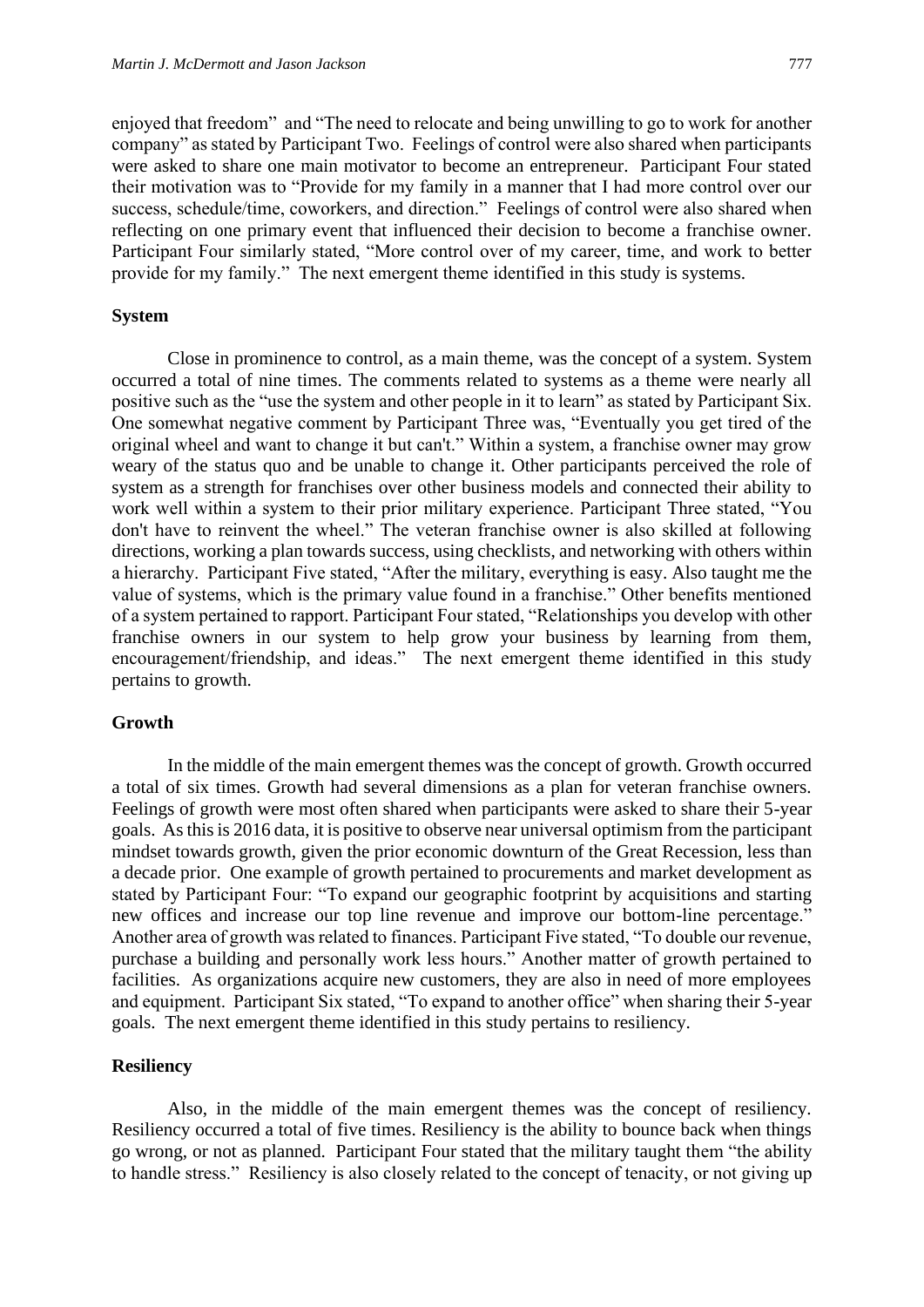in challenging situations. Participant Seven stated the military taught them "discipline, following directions, getting the job done, following through." From a comparative standpoint, military service was weighed by the participants as being more difficult than the business environment. The veterans who later decided to become franchise owners saw this as a significant personal strength. Participant Five said that "after the military, everything is easy." Other feelings of resiliency shared from participants when reflecting on what skills they learned in the military that are highly useful when applied to franchising and how the military prepared them for franchise ownership was the ability to handle difficulties. Participant One directly stated, "The ability to handle adversity." The next emergent theme identified in this study pertains to deficient support.

## **Deficient Support**

Another middle group theme to emerge was the concept of deficient support. Deficient support occurred a total of four times. Given that support is one of the key selling points of the franchise business model, it was informative to discover deficient support as an emergent theme from analysis of the participant replies. Feelings of deficient support were mostly shared when participants were asked to identify one strong negative, they learned about franchising. Deficient support was mentioned in a diverse set of contextual frames, from a generic example such as, "No local support" from Participant One. Other examples on lack of support were more specific and focused on the weaknesses of franchise contracts. For instance, Participant Five stated, "Franchise agreements are generally written in favor of the franchisor, and it is difficult to determine the level of support to be provided to franchisees for relatively new immature franchisors." Additionally, it was remarked that when management changes there is also normally a corresponding loss of support due to a strategic change in direction from leadership towards franchise operations. For example, Participant Six stated, "dealing with upper management turnover changing directions" when asked to reflect about one strong negative pertaining to franchising. One participant stated they saw some improvement in the area of support but were still partially dissatisfied based on the amount of royalties paid to the franchisor. Participant Four stated, "Royalties—our franchisor has gotten better about providing support. But for the amount we pay, it never seems like a good use of resources." The next emergent theme identified in this study pertains to family.

## **Family**

A moderate theme to emerge was the concept of family. Family appeared a total of four times. Family occurred as commentary from the participants in several main perspectives. From the direct role perspective, participants were focused on their place within the family. Participant Four stated, "Provide for my family in a manner that I had more control over our success, schedule/time, coworkers, and direction." There were also direct mentions of how prior service family members influenced their life choices to serve as mentors or role models. Participant Five stated, "A desire to serve my country and my uncle, who served, was a role model" when asked what factors influence your decision to serve as a member of the military. Family also had nuances of not only meeting some immediate provider goal, also transitioning from military service to veteran franchise ownership with intentional plans towards increased income and the increased capability to provide as a family function or duty connected to their familial role. Participant Four also stated, "More control over of my career, time, and work to better provide for my family." The other perspective was from the longer family view of historical lineage. In this longer-view perspective participants were influenced in their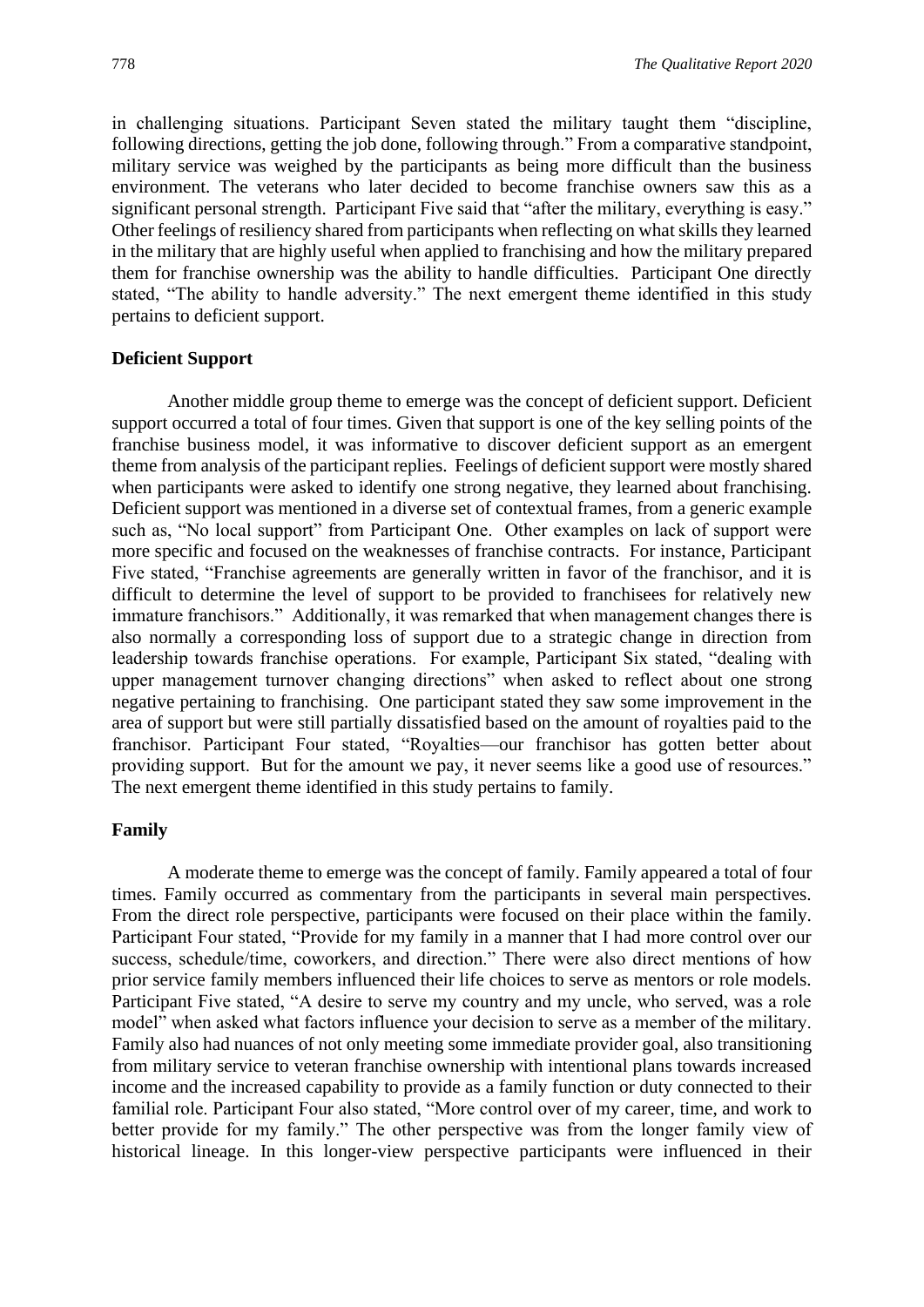decision-making by shared family history of military service. The next emergent theme identified in this study pertains to discipline.

#### **Discipline**

One minor theme to emerge was the concept of discipline. Discipline occurred a total of three times. Feelings of discipline were shared when participants were asked what skills were learned in the military that are highly useful when applied to franchising. Participant Seven stated, "Discipline, following directions, getting the job done, following through." Discipline was also mentioned as self-discipline and connected to a sense of being driven. Feelings of discipline were also shared when participants were asked how franchising prepared participants for franchise ownership. Participant Seven stated, "I attained the senior enlisted rank of E-9, I was disciplined and motivated and I was in a position of running operations, completing paperwork, etc." Because franchising is described as a system, an individual would require a higher level of discipline to follow the strict rules and procedures set by a franchisor. The next emergent theme identified in this study pertains to relocation.

## **Relocation**

A minor theme that emerged was relocation. Relocation occurred a total of three times. Participants were concerned about relocation as a general concept. For example, Participant Two stated "Relocation to Jacksonville, Florida." When asked what was one main motivator to become an entrepreneur and one primary event influence on their decision to become a franchise owner. Given that military service, by its very nature, requires extensive deployments and travel, it is worth mentioning there was then a post-military service desire, within a second career, to limit travel or relocation requirements in selected careers. Participant Two also stated, "Need to relocate and being unwilling to go to work for another company." The next emergent theme identified in this study pertains to results oriented.

#### **Results Oriented**

Another minor theme that emerged was results. Results occurred a total of three times. Results focused on execution and completion of a task. In one response, there was an aspect of tenacity and results-oriented focus. For example, feelings of results-oriented were shared when answering what skills were learned in the military that are highly useful when applied to franchising. Participant Seven stated, "Discipline, following directions, getting the job done, following through." Feelings of results were also shared when participants were asked what is the one strong positive that learned from their military experiences. For example, Participant Seven also stated, "Getting the job done." The next emergent theme identified in this study pertains to service.

#### **Service**

Amongst Post-9/11 Veterans, one unique minor theme was service. Service occurred a total of three times. Service had several different perspectives, however, collectively, they all were external to the individual. It was interesting to learn there is an inherent element of altruism related to service as a motivator with veterans. Feelings of service were discussed when answering what factors influenced the decision to serve as a member of the military. Participant Four stated, "Service to others and to be involved in something larger than myself." Another perspective of service focused on esteem and reverence. Participant Six stated, "Honor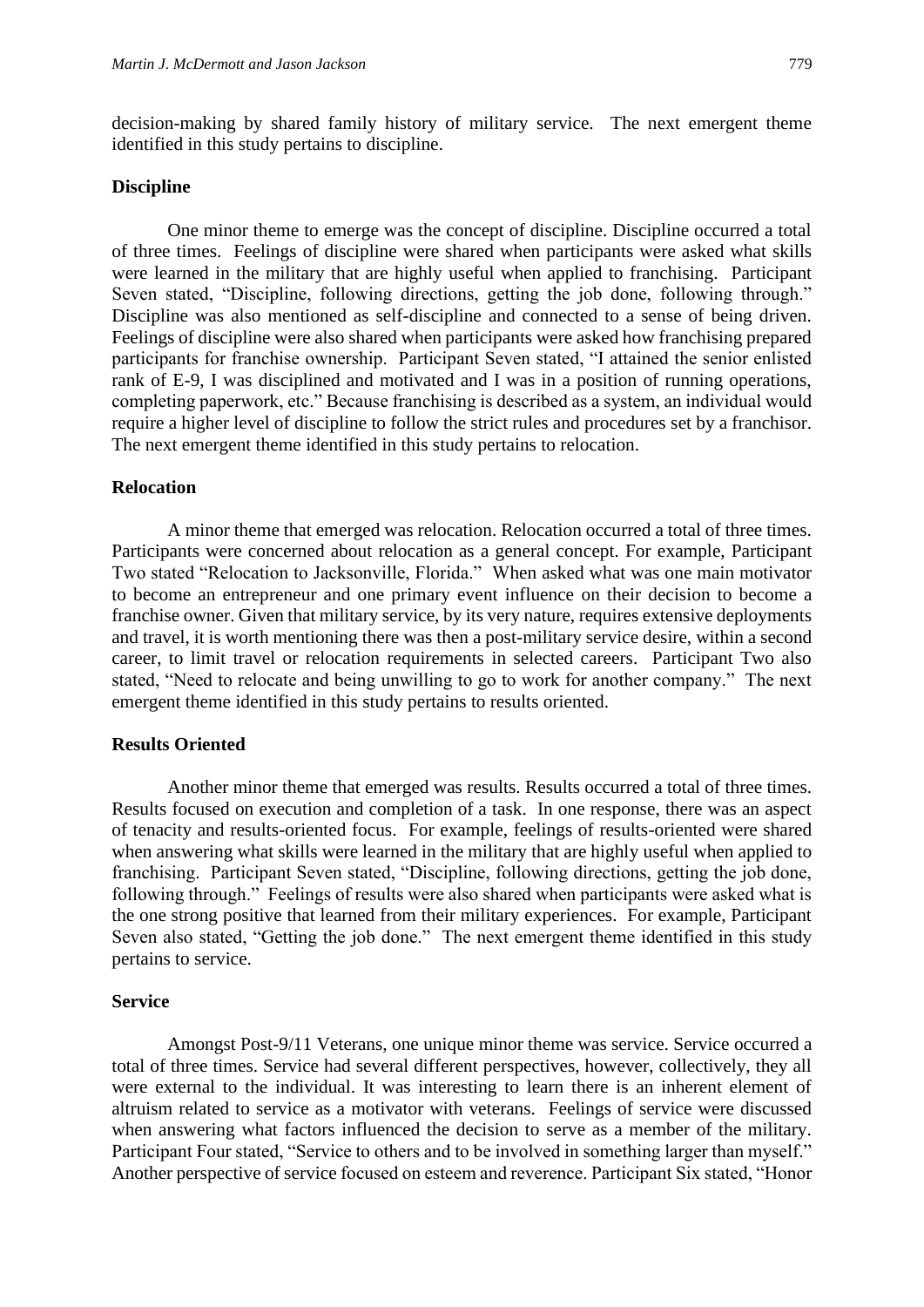Country" as their influence for joining the military. The next emergent theme identified in this study pertains to the draft.

## **The Draft**

Amongst Vietnam Era Veterans, one unique minor theme, from the perspective of the study, was The Draft. The Draft occurred a total of three times as a theme. It is difficult, to consider the reality of the phenomenon of The Draft, now four decades after it was disbanded as a national policy in 1973. However, to the participants who lived it, it remains a reality that shaped their life decisions. For example, Participant Seven stated, "I joined, rather than be drafted during the Vietnam conflict." A subtler nuanced choice was choosing to serve, via enlistment or commission, volunteering in advance, prior to being drafted as an effort to exert more control over how they would serve in the military. Participant Two stated, "I was subject to the draft and decided to join ROTC to make sure of my deferment through college and to obtain a partial scholarship." For the Vietnam Era Veteran, the phenomenon of "The Draft" was a theme within their lives, and it was only a minor theme in this study, as by chance this study was nearly perfectly split between Vietnam Era Veterans who dealt with The Draft and later Post-9/11 Veterans who were living and serving in the span of time after the policy change. For instance, when participants were asked what factors influenced their decision to serve in the military, Participant One stated, "Vietnam Era and I was not going to Canada." The final emergent theme identified in this study pertains to values.

# **Values**

The remaining minor theme that emerged was values. Values occurred a total of three times. Each of the three responses was unique, however fit clearly in the values theme for the current study. Different values were listed from the more strategic perspective being core values such as, "Family, military, service history, service to others" as stated by Participant Four to the more specific and single item value perspective, "integrity" as stated by Participant Three. Values such as honor and country were also suggested. Participant Five stated, "Desire to serve my country and my uncle, who served, was a role model" when asked what factors influence your decision to serve as a member of the military. The next section will focus on the discussion for this study.

#### **Discussion**

This paper highlighted the experiences of military veterans who owned and operated a franchised business. What was known before the study from previous research is military veterans as a group had a higher level of satisfaction in owning and operating a franchise. What was not known was how or why military experience influenced satisfaction in owning a franchise. This study gave us a better understanding to these research questions.

Given a total of seven participants, themes were determined based on a minimum cutoff using concepts mentioned at least three times amongst all participant comments. This was a decision made by the researchers, to limit scope, and focus the reporting of findings and results. In general, the remaining data points were singular inputs that did not emerge as a discernible pattern. However, there are three caveats to this that are potentially useful towards the current and future study that should be mentioned in this journal article. It is of value to mention three potential caveats from the dataset. If considered in combination of grouped themes, there could have been three other themes that emerged to the point of being presented in this article. Collectively considered, education and benefits would have emerged as a theme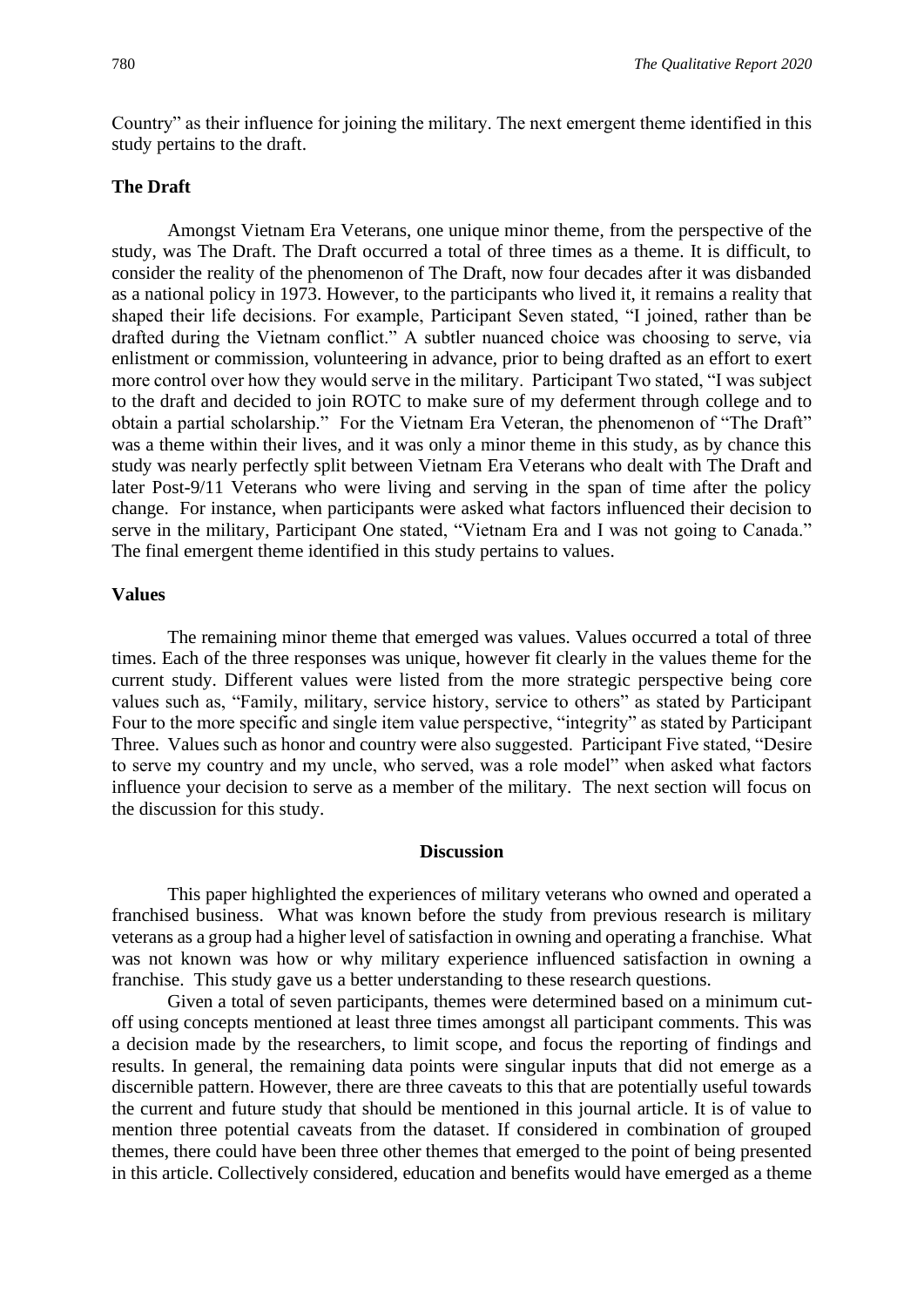with four mentions total amongst the participants. The Department of Defense has a history of marketing to potential recruits using the phrase, "Education and Benefits," however our participants replied to these as independent concepts. While family was a moderate theme, two other potentially related themes also could have emerged, if collectively grouped together, legacy and brotherhood. For the purpose of this current study, these were considered distinct concepts not related to family, and not related to each other. Future study may show otherwise. Royalties had been mentioned twice by participants and was not included formally in this report. However, there is some indication that royalties are a larger concern for franchises than this study discovered as a potential form of benefits, and a note towards future consideration of this data has been recorded in case it emerges differently in a future related study. It would also be noteworthy to explore if there are significant differences in experiences learned between the different branches of military and how they were applied to entrepreneurship or franchise ownership.

#### **Discussion of Service Versus Draft**

Some of the veterans that participated in the study were from the Vietnam Era, while others were from the Post-9/11 Era. This was not a focus of this study, or the original study, as both studies focused on veterans as a demographic population, not segmented by combat operation or war. However, it was noted that close to half the veterans for this follow-on study self-identified as Vietnam Era, and likewise, nearly half of the population self-identified as Post-9/11 Era. In a future set of studies, the phenomenon of franchise ownership by veterans could focus-in further via this type of segmentation within the veteran population. In most instances, Vietnam Era Veterans made comments related to their experience with The Draft, while Post-9/11 Veterans, who did not experience The Draft, as it no longer was implemented by the United States during their span of service, had comments that substituted an emphasis on service in their corresponding responses to questions.

## **Limitations**

There are several limitations to this study. The first limitation would consist of nonresponse bias. For mailed surveys, there is the chance that some types of participants are likely to be overrepresented and others underrepresented in the sample received, creating biased results. Another limitation is that the sample for this study only included 3 out of 75 plus industries that presently use franchising as a means of distribution. This study also focused only on individuals who owned one single franchise unit as opposed to multiple unit franchisees also impacting the generalizability of the findings. In addition, we did not distinguish what branch of military participants served in, restraining the generalizability of the findings.

## **Conclusion**

The main result of this study is the descriptive phenomenological narrative of the primary experience of military veterans and franchise ownership:

Veterans had strong negative sentiment towards bureaucracy, however, did value the positive aspects of systems within the franchise construct. The veterans valued their prior learning related to military experience and leadership and perceived it as a key strength towards successful franchise leadership and business ownership. One of the main aspects of business ownership and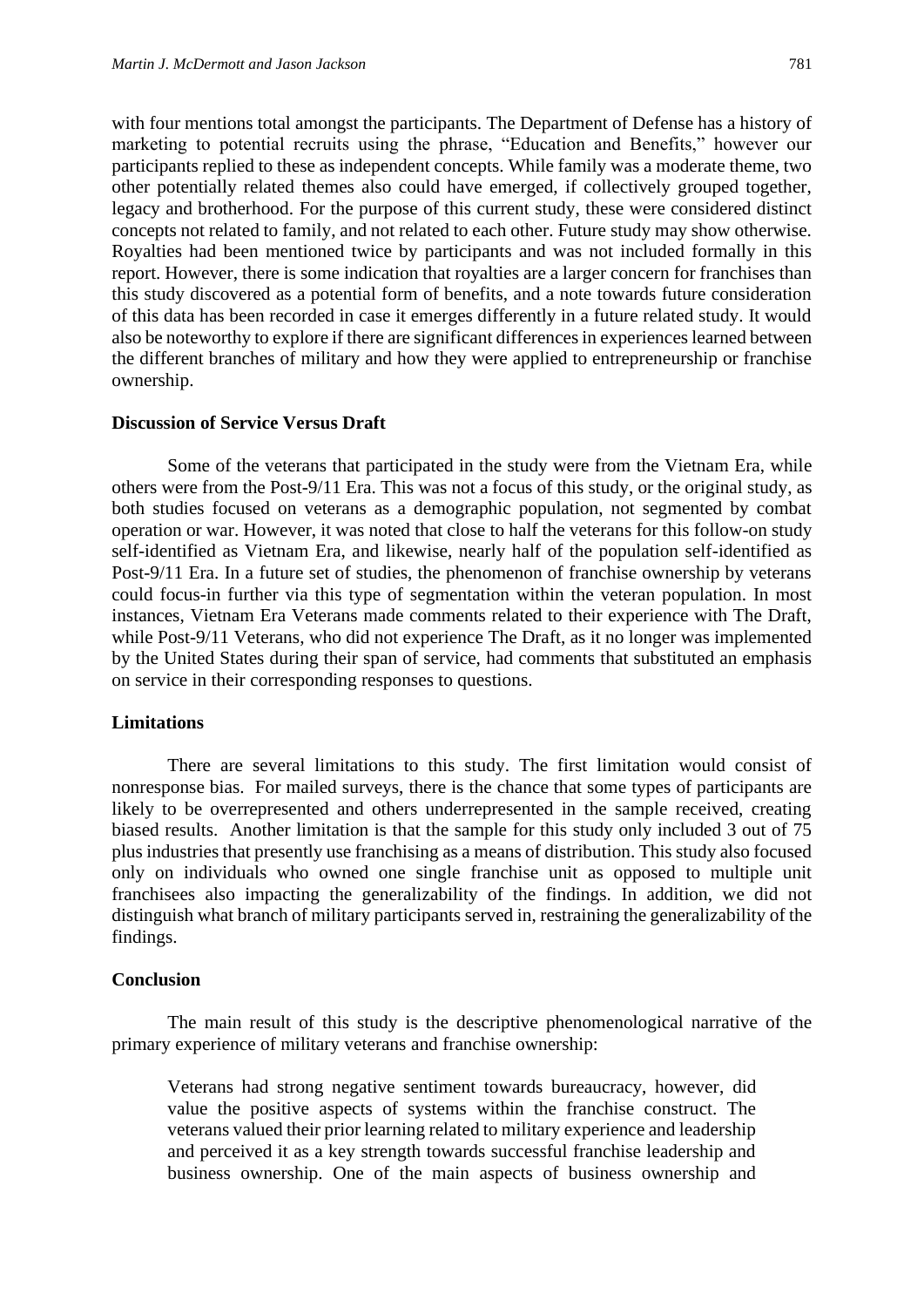leadership that veterans valued more than other concepts was control, which connects to the traditional aspects of control within the business profession.

Knowledge of this experiential and phenomenological narrative will be beneficial to franchisors and corporate human resources teams. Veterans are well-suited for future business opportunities. Veterans share inherent strengths including the ability to handle stress, to take control, to perform as leaders, and to earn successful results. These are noteworthy talents beneficial to both society and business.

## **References**

- Avrahami, Y., & Lerner, M. (2003). The effect of combat service and military rank on entrepreneurial careers: The case of Israeli MBA graduates. *Journal of Political and Military Sociology, 31*(1), 97-118.
- Creswell, J. W. (2007). *Qualitative inquiry and research design: Choosing among five approaches*. Thousand Oaks, CA: Sage.
- Dowling, M., & Cooney, A. (2012). Research approaches related to phenomenology: Negotiating a complex landscape. *Nurse Researcher, 20*(2), 21-27.
- Fink, A. (2009). *How to conduct surveys: A step-by-step guide* (4th ed.) Thousand Oaks, CA: Sage.
- Fowler, F., Jr. (2009). *Survey research methods* (4th ed.). Thousand Oaks, CA: Sage.
- Ginexi, E., Miller, A., & Tarver, S. (1994). *A qualitative evaluation of reasons for enlisting in the military: Interviews with new active duty recruits.* [http://www.dtic.mil/cgi](about:blank)[bin/GetTRDoc?Location=U2&;doc=GetTRDoc.pdf&AD=ADA293470](about:blank)
- Griffith, J. (2008). Institutional motives for serving in the US Army National Guard: Implications for recruitment, retention and readiness. *Armed Forces & Society, 34*, 230- 258.
- Hope, J., Oh, B., & Mackin, P. (2011). Business research summary: Factors affecting entrepreneurship among veterans. *Small advocacy: The voice of small business in government*. [http://sba.gov/advo](about:blank)
- Husserl, E. (2012). *Ideas: General introduction to pure phenomenology*. London, UK: Routledge. (Original work published in 1931 and 1913)
- IHS Markit Economics. (2017). *Franchise business outlook for 2017*. [http://franchise.org/sites/default/files/Franchise\\_Business\\_Outlook\\_Jan\\_2017.pdf](about:blank)
- Lawrence, G. H., & Legree, P. J. (1996). *Military enlistment propensity: A review of recent literature* (ARI Research Note 96-69). Alexandria, VA: U.S. Army Research Institute. [http://www.dtic.mil/cgi-bin/GetTRDoc?AD=ADA319605](about:blank)
- Malhotra, N. K. (2010). *Marketing research: An applied orientation* (6th ed.) Boston, MA: Pearson.
- McDermott, M. (2010). Do veterans make significantly more qualified franchise business owners? A comparative study on the traits of veterans and qualified franchise business owners (literature review). *Proceedings of the 5th European Conference on Innovation and Entrepreneurship*, 395-400.
- McDermott, M., & Boyd, T. (2017). The influence of human capital factors on franchising. *Small Business Institute Journal, 13*(2), 31-50.
- McDermott, M., Boyd, T., & Weaver, A. (2015). Franchise business ownership: A comparative study on the implications of military experience on franchisee success and satisfaction. *Entrepreneurial Executive, 20*(1), 9-30.
- Michael, S., & Combs, J. (2008). Entrepreneurial failure: The case of franchise business owners. *Journal of Small Business Management, 16*(1), 73-90.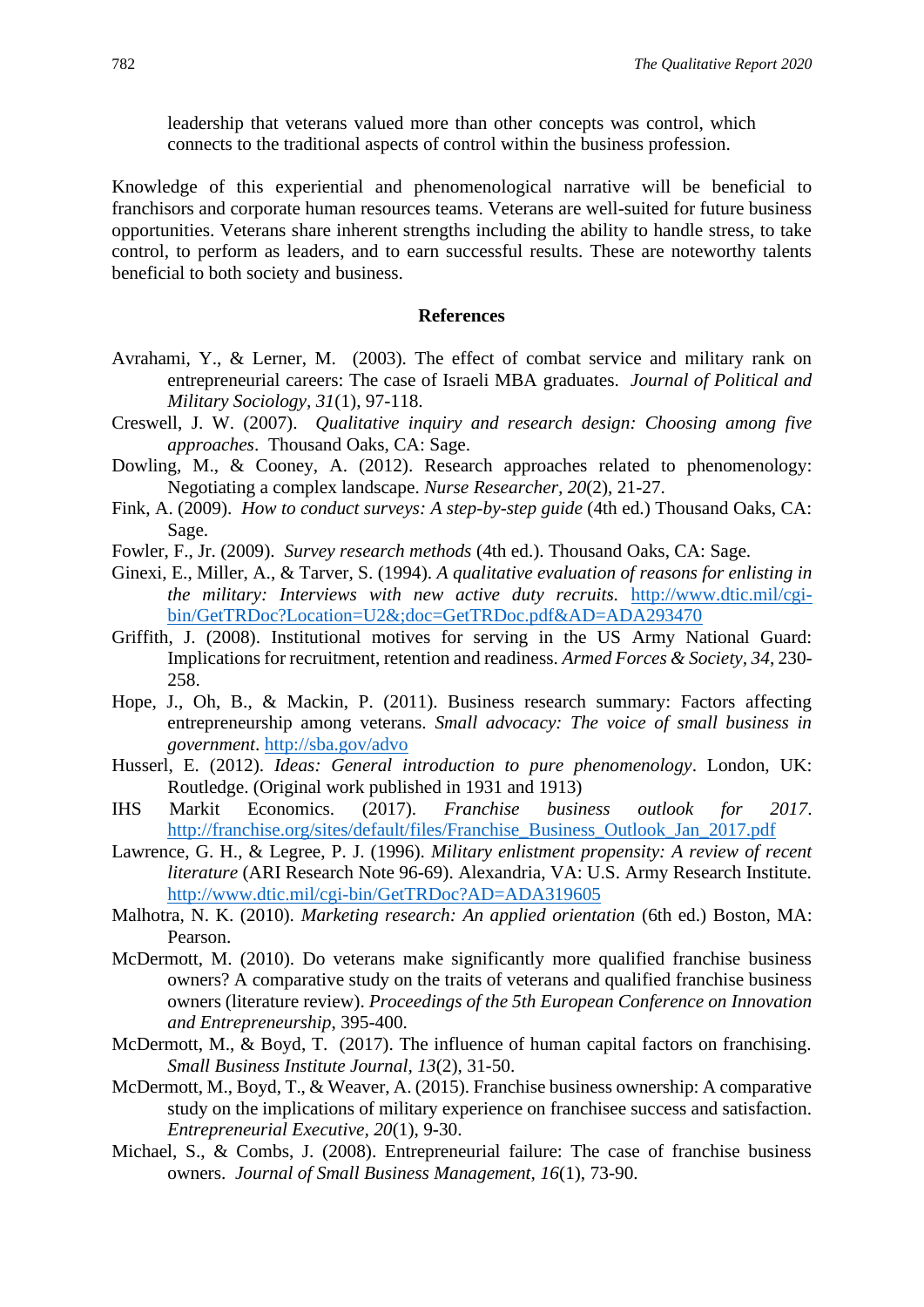- Moskos, C. (1977). From institution to occupation: Trends in military organization. *Armed Forces and Society, 4*, 41-50.
- Moskos, C. (1986). Institutional/occupational trends in armed forces: An update. *Armed Forces and Society, 12*, 377-382.
- Ngaruiya, K. M., Velez, A. K., Clerkin, R. M., & Taylor, J. K. (2014). Public service motivation and institutional occupational motivations among undergraduate students and ROTC cadets. *Public Personnel Management, 4,* 442-458.
- Polkinghorne, D. (1989). Phenomenological research methods*.* In R. S. Valle & S. Halling (Eds.), *Existential-phenomenological perspectives in psychology: Exploring the breadth of human experience* (pp. 41-60). New York, NY: Plenum Press.
- Ramirez-Hurtado, J., Rondan-Cataluna, F., Guerrero-Casas, F., & Berbel-Pineda, J. (2011). Identifying the franchisee profiles franchisors prefer. *Journal of Business Economics and Management, 12*(4), 567-588. doi:10.3846/1611699.2011.599408
- Saraogi, A. (2009). Exploring franchisor franchisee relationship: Building a predictive model of franchisee performance. *Vision – The Journal of Business Perspective, 13*(1), 31-58.
- Small Business Administration, Office of Advocacy. (2016). *Frequently asked questions*. [https://www.sba.gov/category/advocacy-navigation-structure/faqs](about:blank)
- Spiegel, P., & Shultz, K. (2003). The influence of preretirement planning and transferability of skills on naval officers' retirement satisfaction and adjustment. *Military Retirement Adjustment, 15*(4), 285-307.
- van Kaam, A. (1969). *Existential foundation of psychology.* New York, NY: Image Books. (Original work published 1966)
- Welsh, D., Desplaces, D., & Davis, A. (2011). A comparison of retail franchises, independent businesses, and purchased existing independent business startups: Lessons from the Kauffman firm survey. *Journal of Marketing Channels, 18*(1), 3-18. doi:10:1080/1046669X.2011.533109 a
- Zachary, M., McKenny, A., Short, J., Davis, K., & Wu, D. (2011). Franchise branding: An organizational identity perspective. *Journal of Academic Marketing Science, 39*(1), 629-645. doi:10.1007/s11747-011-0252-7

#### **Author Note**

Dr. Martin J. McDermott is a full-time marketing professor and course leader in Purdue University Global's School of Business and Information Technology. He also served as the faculty advisor to the University's Collegiate Entrepreneurs for several years. Currently, McDermott teaches various undergraduate marketing courses. He is the course lead for five courses that focus on marketing, social media marketing, digital marketing, and marketing management. In 2009, he created a new career focus specialization in entrepreneurship. McDermott has presented at the Mason Entrepreneurship Research Conference at George Mason University, the International Conference on Innovation and Entrepreneurship at the University of the District of Columbia, and the Allied Academies Conference on Entrepreneurship. He has been cited for his expertise in marketing and entrepreneurship in business publications and media such as the Los Angeles Times, Eastern Pennsylvania Business Journal, CBS Radio, WVOX, and Small Business Trends. Correspondence regarding this article can be addressed directly to: [mmcdermott@purdueglobal.edu.](about:blank)

Dr. Jason Jackson is a full-time operations management professor in Purdue University Global's School of Business and Information Technology, where he started as an adjunct professor in June 2006. Prior to joining the University, Dr. Jackson was a Major in the United States Air Force, serving honorably for 15 years as an aviator and acquisitions expert in 65 countries during both humanitarian and combat operations. He holds Level II Certification in